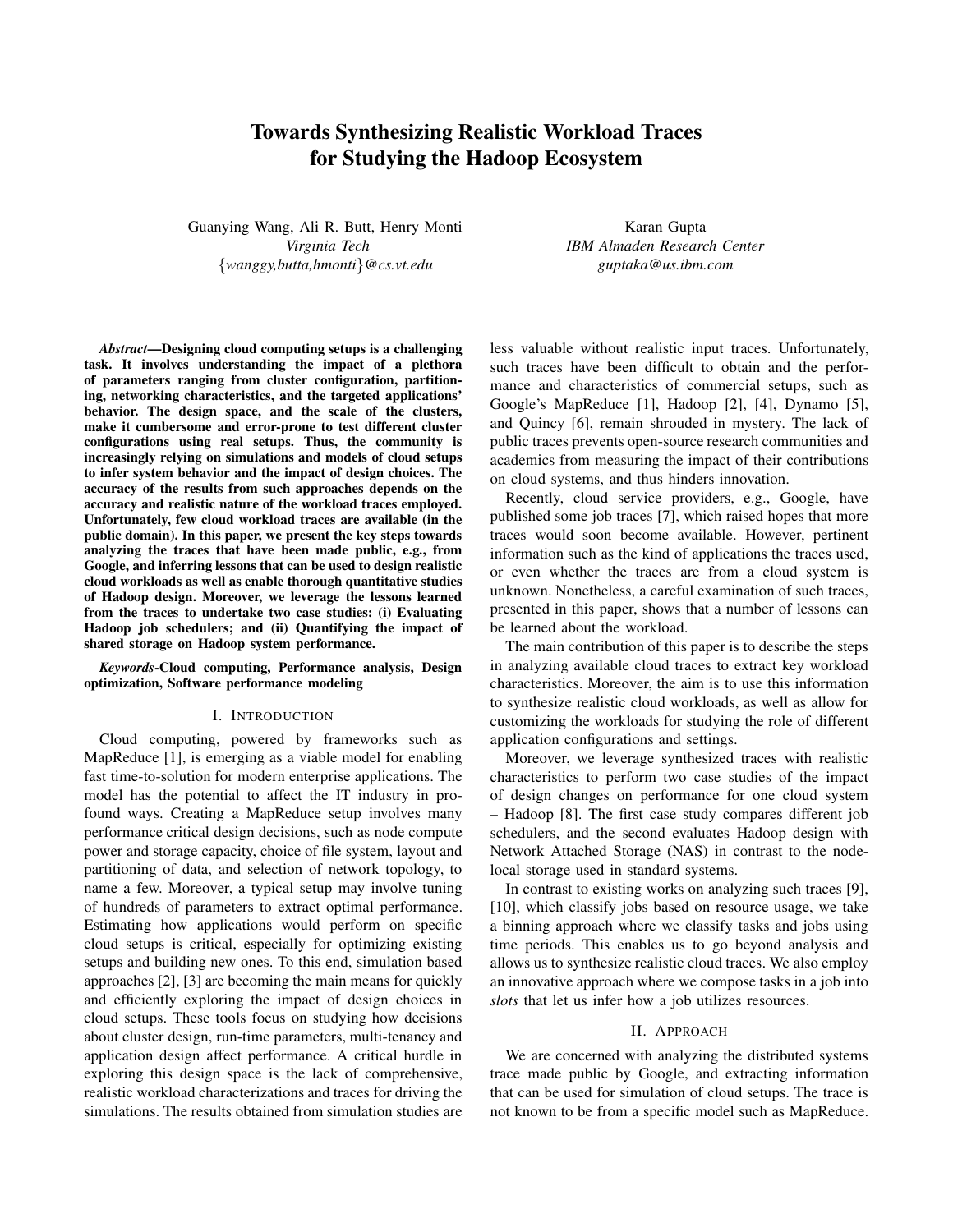

Figure 1. Distribution of number of tasks in a job.

However, our intuition is that the trace represents the kind of large-scale application workloads that can be supported through the cloud. Thus, this analysis can provide critical information for characterizing cloud workloads.

We considered several choices in analyzing the trace. Initially, we attempted to simply play back the traces in a simulator, e.g., MRPerf [3]. However, the duration, characteristics, and lack of detailed information in the traces prevented us from going this route. Instead, we dissect the trace to extract information such as job-length distribution, number of jobs, job and data dependencies, and computation-I/O ratios. This provides us with means to classify the jobs into different categories, as well as yields information about the different mix of jobs in a real trace. Next, we use the classification to infer cloud workload characteristics. Finally, we can use this information to synthesize new customized workloads that exhibit the same statistical characteristics as the original trace. Although the current synthesis process is manual, the lessons learned from the traces enabled us to study different design changes to Hadoop and their impact.

## III. OVERVIEW OF AVAILABLE TRACE

We use the trace from Google for our analysis. The trace spans a period of 370 minutes, with normalized processor and memory usage metrics collected every 5 minutes for a total of 74 intervals (timestamps). It represents 9, 174 jobs, with several sub-tasks each, for a total of 176, 174 tasks.

## *A. Job Statistics*

*Number of tasks per job:* First, we examine the number of tasks associated with each job in the trace, as shown in Figure 1. It is observed that most of the jobs (84.6%) have a small number of tasks  $(< 5)$ . Also, 6, 713 of the jobs have only one task. In contrast, a few jobs have a large number of tasks. E.g. the job with the most tasks has 4, 880.

*Job Composition:* We found that most jobs in the trace are such that all their associated tasks begin in an identical timestamp and end in another identical timestamp. The two timestamps may or may not be equal. All the tasks of such a job have the same length. We refer to these jobs as



Figure 2. Kinds of jobs in the trace. (a) A *synced* job, (b) a one-task job, and (c) a *non-synced* job.

Table I DIFFERENT JOBS MAKING UP THE TRACE.

| Job composition          | Number | Percentage |
|--------------------------|--------|------------|
| Synced jobs              | 8738   | 95.2%      |
| Jobs with only one task  | 6713   | 73.2%      |
| Jobs with multiple tasks | 2025   | 22.0%      |
| Non-synced jobs          | 436    | 4.75%      |
| Jobs that fits in slots  | 385    | 4.19%      |
| Exceptions               | 51     | 0.56%      |
| Total number of jobs     |        |            |

*synced jobs*. Conversely, jobs whose individual tasks start or finish during different timestamps are referred to as *nonsynced* jobs. Figure 2 illustrates the different kinds of job compositions observed in the trace. Job (a) is a synced job, as all its tasks begin in the same timestamp 0, and end in the same timestamp 5. Job (b) is a job consisting of only one task, and is automatically a synced job. Job (c) is a nonsynced job. Table I summarizes the numbers of each kind of tasks present in the trace. Note that 95% of all jobs in the trace are synced jobs. Also, about 5% of the jobs are non-synced jobs, which we discuss further in Section V.

#### *B. Task Statistics*

*Task execution length:* We examine the execution duration of all tasks in the trace; Figure 3 shows the observed distribution. It can be observed that a large number of tasks  $(6, 341)$  run for only one timestamp, and  $5, 118$  of these tasks are associated with a single-task job. Moreover, since the trace represents a snippet of observed tasks, 60, 823 tasks are cut off either because they started earlier than the trace started, or because they did not finish before the trace ended. 35, 191 tasks are cut off at both ends, i.e., have an execution length of the entire 74 timestamps. We refer to these tasks as *full-length tasks*. Similarly, we define jobs that span the entire trace as *full-length jobs*.

*Resource consumption of full-length tasks:* Next, we examine the memory and CPU resources consumption of all the tasks, as shown in Figure 4. It is seen that the full-length tasks are responsible for a significant portion of both the CPU (76.5% on average) and memory (82.8% on average) consumed during the trace. Thus, even though the full-length jobs have unknown start and finish times, we retain them in our trace to ensure proper resource usage accounting.

Our examination of the trace shows that most jobs are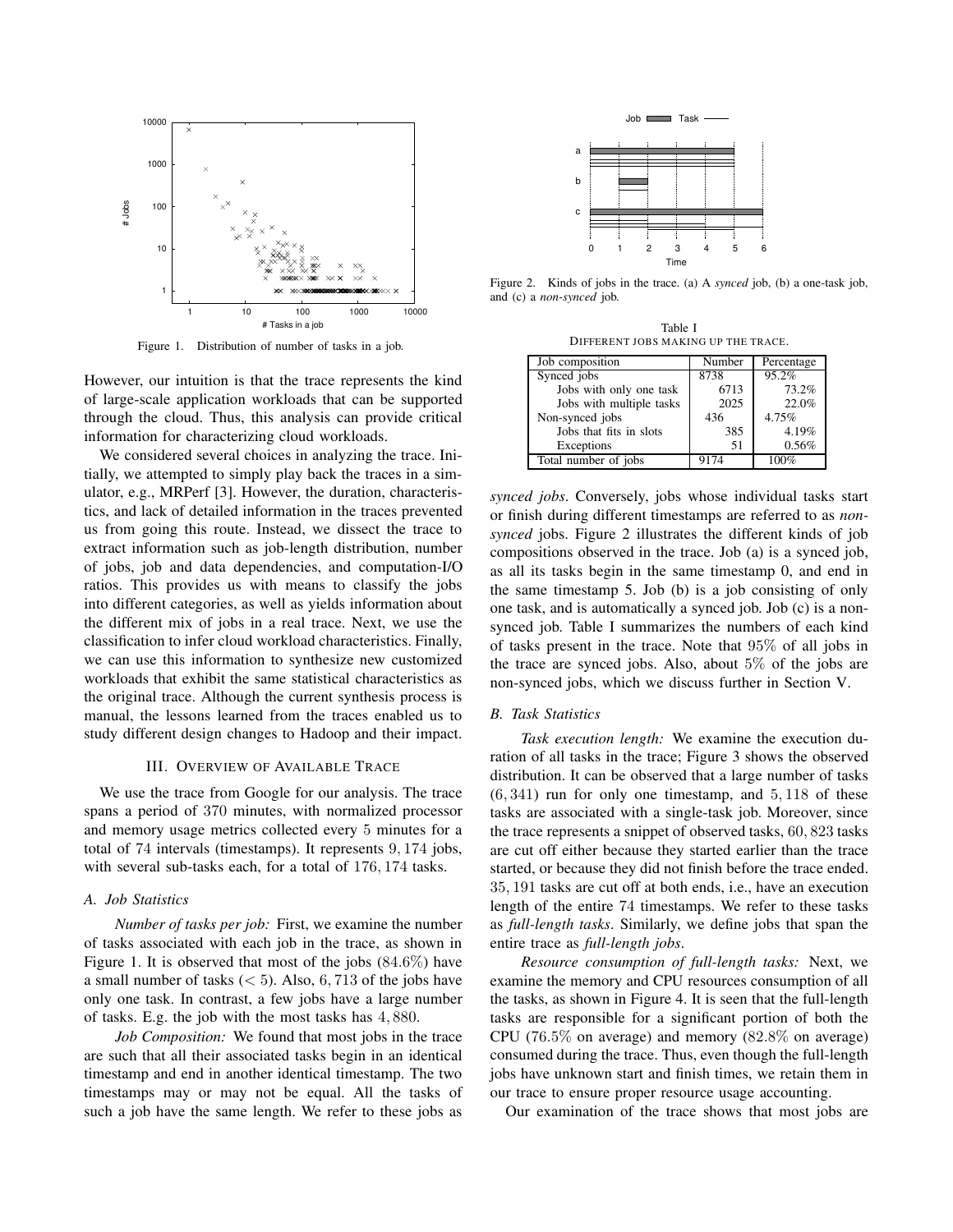



Figure 4. Normalized CPU and memory consumption of full-length tasks compared to all the tasks in the trace.

synced jobs and the full-length tasks are crucial as they consume a significant amount of CPU and memory resources. Moreover, although many jobs are small, a few large jobs have over a thousand tasks, run for a long time, and consume a large amount of resources.

## IV. TRACE ANALYSIS

In this section, we examine the trace, especially the length of the tasks and jobs, in more detail and use this information to classify the tasks and jobs.

#### *A. Classifying Tasks*

We classify the tasks based on their execution duration. Specifically, we define three different categories. (i) *Seconds tasks* that run on the order of seconds up to one timestamp, i.e., 5 minutes. This category captures small tasks and bursty job behavior. (ii) *Minutes tasks* that run for more than 5 minutes but for less than 1 hour. (iii) *Hours tasks* that are long running tasks with a duration of more than 1 hour. This category captures longer jobs as well as *full-length* jobs. Table II(a) shows the number of tasks in each category.

*Task categories over time:* Next, we divided the trace into six hourly intervals. For each interval, we determined the number of tasks that fall into each of the three above categories. Figure 5 shows the results. It can be observed that the relative distribution of tasks in different categories does not change drastically from hour to hour. This is promising, as it allows for using the information from past intervals to predict how the trace would behave in the future intervals.

We analyzed the relative hourly task distribution further by examining the average and standard deviation of the number of tasks in each category over the six intervals. Next, we assumed a normal distribution for tasks and determined



Figure 5. Distribution of different task categories over the duration of the trace.

Seconds tasks Minutes tasks

1 2 3 4 5 6

Hour

Hours tasks E nus.co<br>Total

the expected hourly distribution of the tasks in each category. Table II(b) shows the results with 95% confidence intervals. Although the *full-length* tasks are not predicted due to lack of duration data, a fixed number of *full-length* tasks can be added to a predicted distribution to synthesize a trace.

## *B. Classifying Jobs*

In this section, we leverage the classification of tasks into different categories to classify jobs into different types. The goal is the same as it was for the classification of tasks, i.e., to determine the expected jobs behavior in future intervals based on past information.

For this purpose, we first divide the jobs into different types depending on the categories of tasks comprising the jobs. Table III(a) shows the number of jobs that contain different categories of tasks. The first part of the table shows jobs that contain only one category of tasks, followed by jobs that contain two different categories, and finally, jobs with all three categories of jobs are shown in the last part. We can see from the table that the majority of the jobs  $(96.4\%)$ contain a single category of tasks only.

Next, similarly as for tasks, we examine the distribution of different types of jobs over hourly intervals. The result for this analysis is shown in Figure 6. The jobs with a single category of tasks are shown on the left, and the jobs with a mix of task categories on the right. Once again, we note that the relative hourly distribution of different types of jobs does not change drastically over the duration of the trace. Based on these statistics, we determine expected job type distribution for any hour based on 95% confidence intervals. The results are reported in Table III(b).

The classification of jobs and tasks provides crucial information that can be leveraged for synthesizing traces, which we discuss in subsequent sections.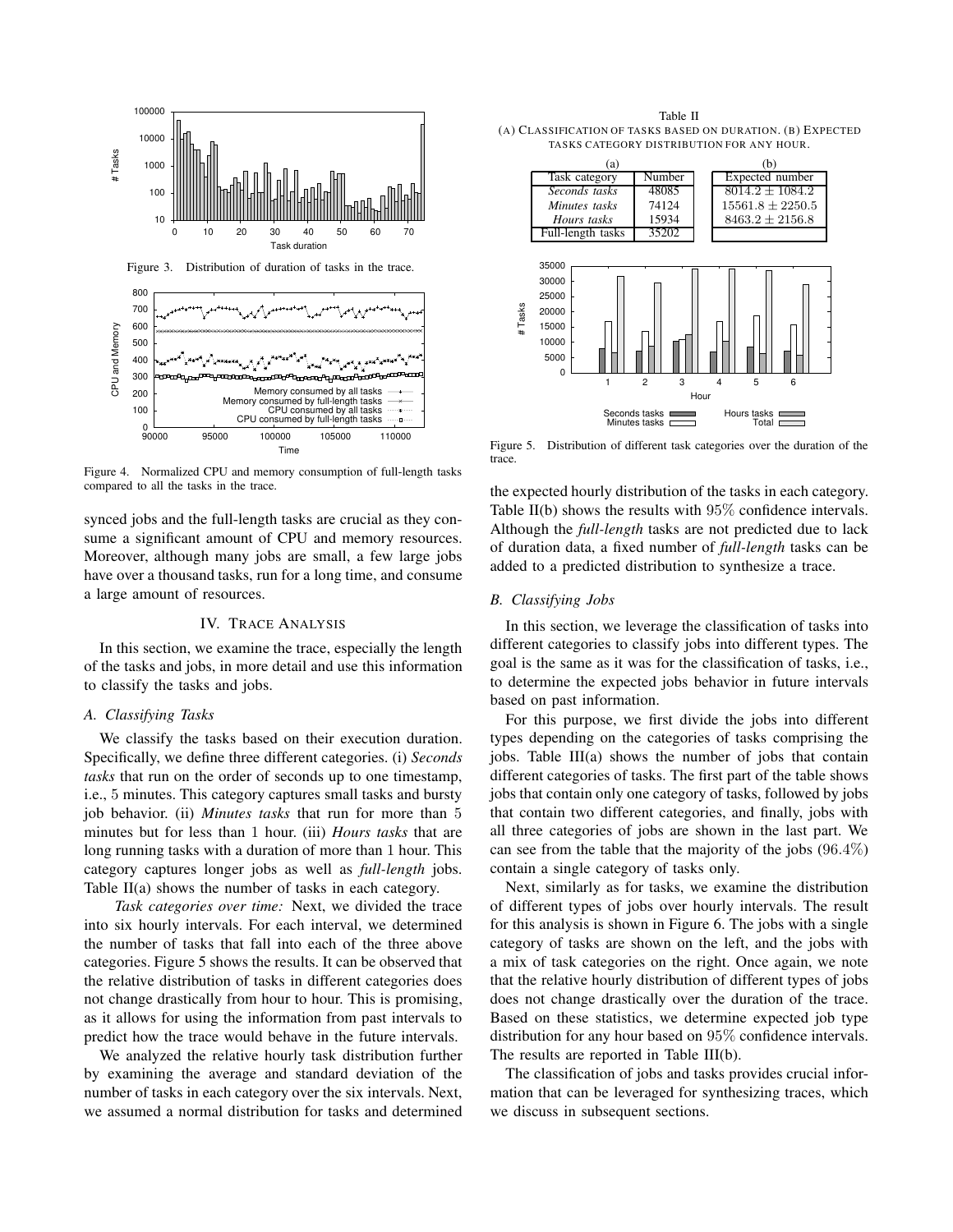(A) CLASS IFICATION OF JOBS BASED ON TASK CATEGORIES. (B) EXPECTED JOBS TYPE DISTRIBUTION FOR ANY HOUR.<br>(a) (b)  $(a)$  (b) Job type Number Expected Number *Seconds tasks* only  $\begin{array}{|l} 6370 \ 639 \ 134.0 \pm 14.4 \end{array}$ <br>Minutes tasks only  $\begin{array}{|l} 659 \ 134.0 \pm 14.4 \end{array}$ *Minutes tasks* only *Hours tasks* only 1815 1759.0  $\pm 7.4$  *167 47.3 ± 4.2*  $\begin{array}{c|c|c|c} \text{Seconds+Hours} & \text{5} & \text{5.0} \pm 0.0 \\ \text{Minutes+Hours} & \text{90} & \text{82.0} \pm 3.1 \\ \end{array}$ *Minutes+Hours* 90 82.0 ± 3.1<br> *nds+Minutes+Hours* 68 58.2 ± 1.7  $Seconds+Minutes+House$  1800 90 1600 80 1400 70 # Jobs (single-kind) # Jobs (single-kind) 1200 60 # Jobs (mixed) # Jobs (mixed) 1000 50 800 40 600 30 400 20 200 10 0 1 2 3 4 5 6  $\Omega$ 1 2 3 4 5 6 Hour Hour Seconds only Minutes only S+M S+H M+H S+M+H Hours only

Table III

Figure 6. Distribution of different jobs types over the duration of the trace.

## V. ANALYSIS OF NON-SYNCED JOBS

In this section, we focus on the 436 non-synced jobs in the trace (Table I). These jobs consist of tasks that run for more than a single timestamp and the individual tasks do not all share the same beginning timestamps and the same ending timestamps.

*Slots:* The actual unit of resource consumption in the trace is not known. Thus, for our analysis, we define the notion of a virtual resource as a "slot." Each task in one timestamp interval utilizes one slot, e.g., one job with three tasks running simultaneously would use three slots. If a task finishes, its slot may be assigned to another task. A job can have as many slots as it needs, which are assigned when needed. Slots serve as virtual resources, and knowledge about their utilization is helpful for understanding the execution pattern of a job. For example, the number of slots can be used to estimate the number of resources (e.g. in terms of processor cores) that a job requires. Moreover, by assigning the non-synced jobs to slots, we can visualize how the jobs are utilizing the resources. Such visualization can also provide more detailed information on the execution pattern of tasks in a job, e.g., we can infer whether tasks are reassigned or utilize the same slots until completion.

We examined all the non-synced jobs for their slot utilization over the duration of the trace. Figure 7 illustrates some of the interesting cases that were observed. Each graph represents a single job with multiple tasks. The Y-axis represents time from the start until the end of the trace. The X-axis represents the different slots assigned to a task. Thus, each bar in a slot represents a task in the job. A change in a color/pattern of a vertical bar shows that a task is finished and its associated slot is reassigned to a new task. White space in the graphs shows idle time.

Lets consider Figure 7(a) in more detail. The job starts with 46 tasks, each assigned to a different slot. Most tasks run for the entire length of the trace, hence the predominantly light green color observed in the graph. One task completes at about 11, 100 seconds, and the slot is reassigned to a different task as shown by the pink bar.

For different jobs, either their tasks fit almost perfectly into the slots (Graphs (a)-(h)) or not very well (Graphs (i)- (o)). However, some small white space may be due to the 5-minute granularity of the trace collection process.

A large number of jobs exhibit the patterns observed in Graphs (a)-(c), i.e., most of their associated tasks are fulllength tasks. There are a few exceptions as observed by the different color/pattern bars in these graphs.

In contrast, Graphs (d)-(f) represent jobs where most slots are used by multiple tasks, and tasks in these jobs perfectly fill concurrent slots. Graphs (e) and (f) show predictable patterns. Further analysis shows that tasks in (e) all run for the same amount of time, and never overlap with each other. Graph (f) is only different from (e) in that (f) has 3 slots versus 1 of (e). Of course, both job (e) and (f) are cut off at both the beginning and the end of the trace, otherwise the patterns may have lasted for a longer time period. Some jobs, e.g., Graph (g), do not span the entire duration of the trace, but are also well arranged in slots. Graph (h) is a combination of many long running tasks and one slot that is used by many small tasks. Graph (i) shows an example of an exception to these observations. Tasks in Graph (i) all run for just 1 timestamp, and they do not fill the entire slot.

Graphs (j)-(l) are three different jobs that share the same irregular execution pattern. The graphs exhibit similar trends. A major difference between Graphs (j), (l), and (k) is that (j) and (l) have one full-length task, where as (k) has none. Despite this, the analysis and visualization points to common trends between these jobs. The intuition is that these jobs are very likely from the same application. Finally, Graphs (m), (n), and (o) represent jobs that have very irregular patterns.

From this visualization, we infer that most of the jobs for trace synthesis can be predicted using the information from the trace. Moreover, a small number of jobs can be added randomly to account for the observed irregular pattern jobs.

## VI. EXAMPLE TRACE SYNTHESIS

The trace statistics provide us with critical information for synthesizing realistic cloud traces. While we can start from scratch for this synthesis, we focus on extending the original trace by several hours based on the observed statistics. Our algorithm for this purpose is shown as Algorithm 1. We first generate the total number of jobs based on number of jobs aggregated from Table III(b). Then for each job,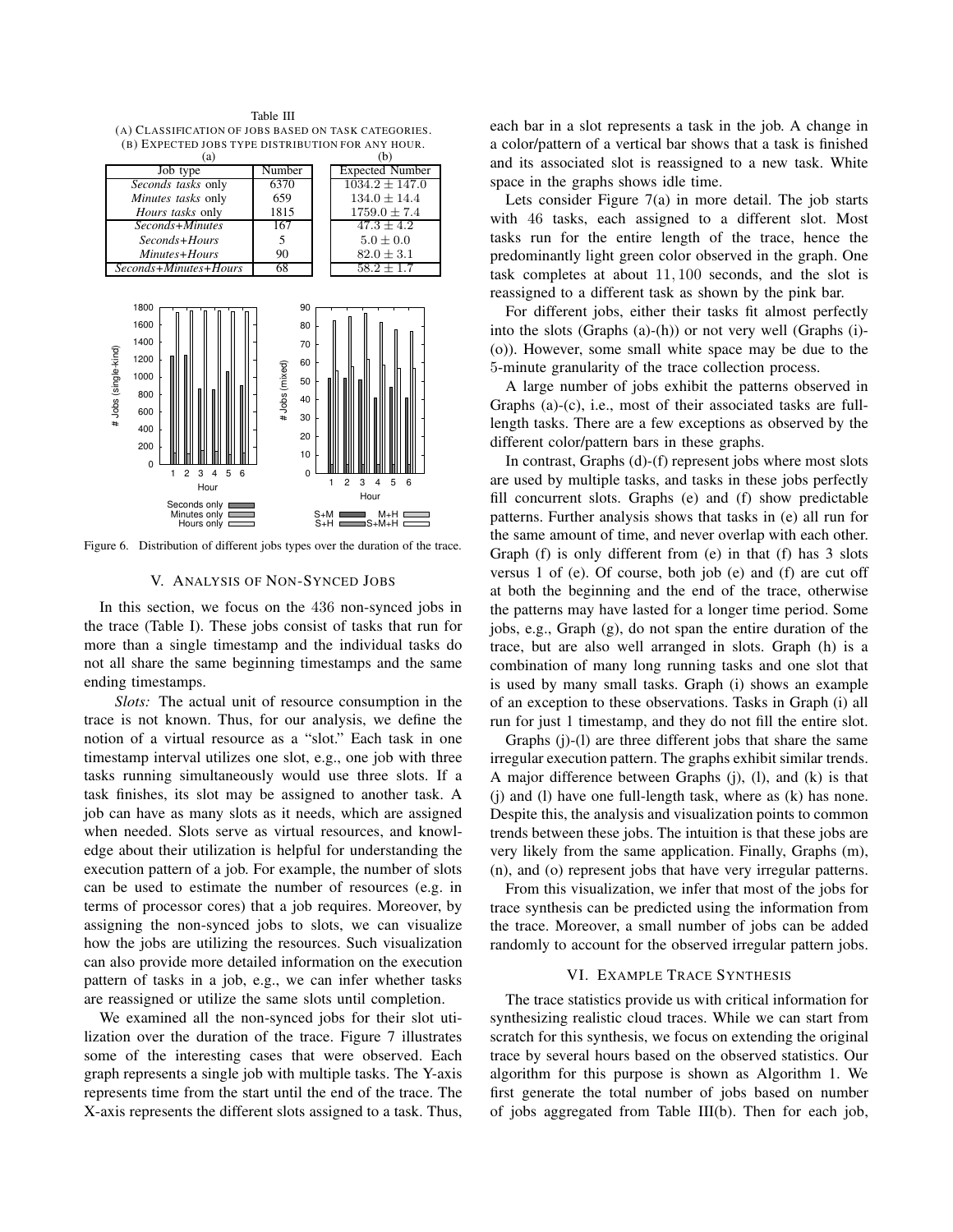

Figure 7. Example jobs showing slot utilization over duration of the trace. X-axis represents the slots assigned to the job. Y-axis represents the duration of the trace in seconds.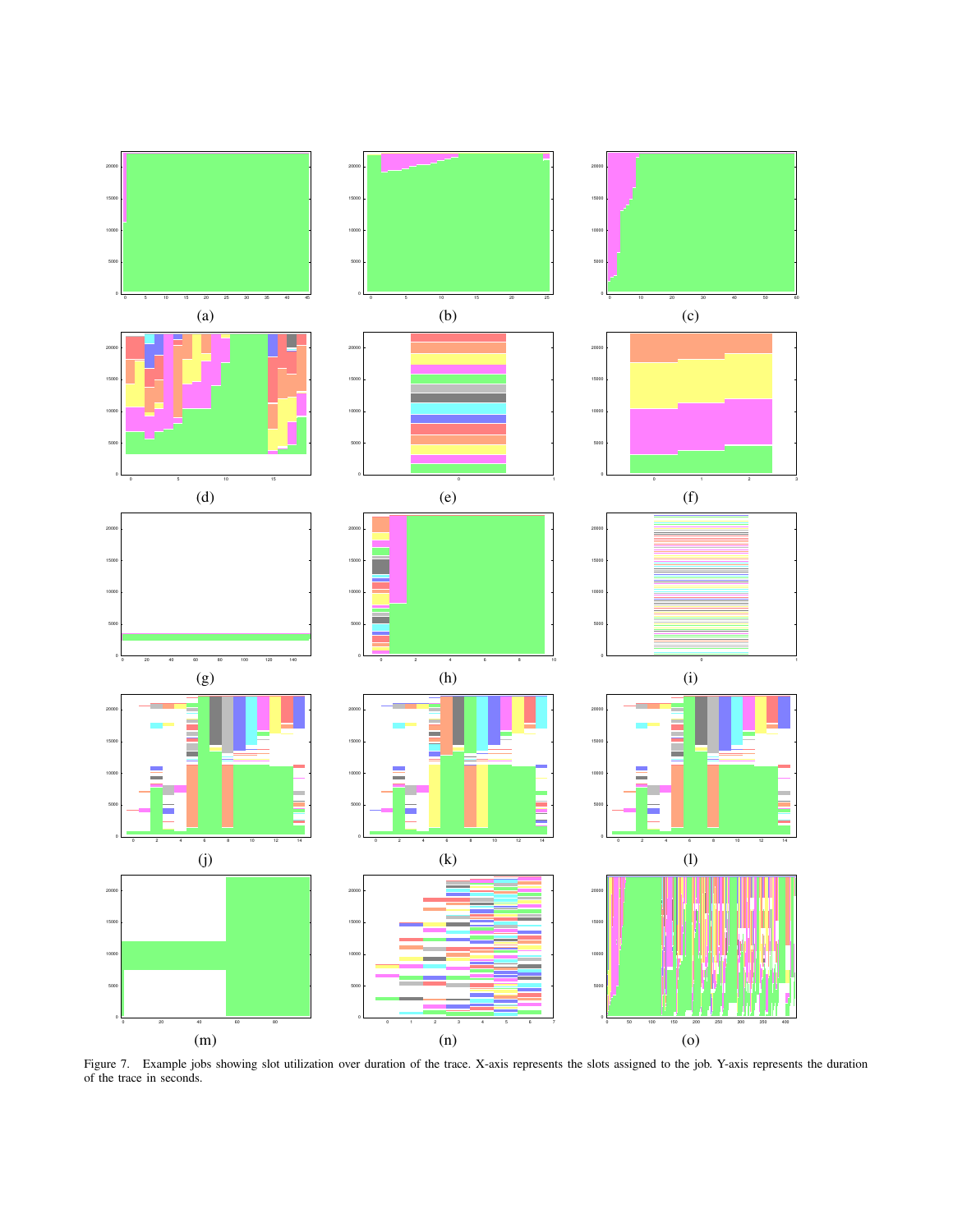| <b>Algorithm 1</b> Steps for synthesizing realistic cloud traces. |  |  |  |  |
|-------------------------------------------------------------------|--|--|--|--|
| <b>Input:</b> duration                                            |  |  |  |  |
| $total\_jobs = jobs\_per\_hour \times duration$ (Table III(b))    |  |  |  |  |
| for all job in total jobs do                                      |  |  |  |  |
| Determine whether <i>job</i> is synced (Table I)                  |  |  |  |  |
| <b>if</b> job is synced <b>then</b>                               |  |  |  |  |
| Generate task_count from (Figure 1)                               |  |  |  |  |
| Generate <i>type</i> and <i>length</i> of the job (Table III(b))  |  |  |  |  |
| else                                                              |  |  |  |  |
| Generate task_count from (Figure 1)                               |  |  |  |  |
| Assign pattern (a)-(o) to <i>job</i> (Figure 7)                   |  |  |  |  |
| end if                                                            |  |  |  |  |
| end for                                                           |  |  |  |  |

we determine whether it is synced or non-synced based on distribution observed in Table I. The number of tasks in a job is then generated for a synced job, based on Figure 1. A synced job can be either a Seconds job, a Minutes job or an Hours job. So the type and length of a synced job can be generated from Table III(b). For a non-synced job, the number of tasks in a job is also generated based on Figure 1, with one-task jobs removed. Then a job is assigned a pattern similar to (a)-(o) in Figure 7, so tasks of the job can be generated. This algorithm yields a synthesized trace that exhibits similar statistical properties as the analyzed trace.

In the synthesis process, we have made several choices based on a random distribution. The reason for this is that a lot of crucial data is missing (or has been removed) from the trace available to us, such as information about I/O operations, consistency of the trace across multiple application runs, bursty nature of the workload that is not captured due to the granularity of trace collection intervals, and job and task dependencies. We believe that availability of this information will reduce the approximation of missing data points (that we had to employ) and enable us to create more accurate traces. Regardless of this, our analysis shows that the available trace serves as a good first step towards developing cloud workload generators.

## VII. APPLYING SYNTHESIZED TRACES: CASE STUDIES

In this section, we present two case studies that are enabled by the availability of real or synthesized traces. We incorporated different Hadoop design changes in our MRPerf simulator [3], and then used the traces to drive MRPerf and analyzed the results. In the first case study, we evaluate different job schedulers for Hadoop tasks. In the second case study, we examine the impact of adding an extra NAS device to a Hadoop cluster on application performance. Both the case studies are based on our synthesized traces.

## *A. Background*

*1) MRPerf:* MRPerf [3] is a discrete event simulator that simulates Hadoop [8] applications, and is a critical



Figure 8. Job utilization under Fair Share and Quincy schedulers. The two bold lines on top show the number of map tasks that are submitted to the cluster, including running tasks and waiting tasks. Lower thin lines show the number of map tasks that are currently running in the cluster.

|          | Table IV                                      |  |
|----------|-----------------------------------------------|--|
|          | CHARACTERISTICS OF DIFFERENT TYPES OF JOBS.   |  |
|          |                                               |  |
| Job type | cycles per byte filter ratio<br>$\sim$ $\sim$ |  |

| JUU LYPE        | everes per ovie | miu rauv     |
|-----------------|-----------------|--------------|
| <b>Terasort</b> | 40              |              |
| Search          | 4–400           | $0 - 0.0001$ |
| <i>Index</i>    | 40              | $0.02 - 0.5$ |
| Compute         | 400-4000        | $1 - 10$     |
|                 |                 |              |

resource as Hadoop is used by larger enterprises including Yahoo! [11] and Facebook [4]. The original MRPerf simulator takes as input the topology of a cluster, the parameters of a job, and a data layout, and produces detailed simulation results about how the job would behave on the specified cluster configuration. In this work, we extended MRPerf to support our case studies, and used MRPerf as the platform to do experiments on. In the following, we detail the setup of our case-studies and how we collected and analyzed the results from the modified MRPerf.

## *B. Case Study I: Evaluating Hadoop Job Schedulers*

*1) Goal:* Hadoop can run multiple jobs concurrently, and multiple scheduling algorithms [4], [6], [11] for Hadoop or similar systems have been proposed. To evaluate the effectiveness of different scheduling algorithms, we generate synthetic traces, and use the traces to drive MRPerf simulator. The traces contain four types of jobs, namely *Terasort*, *Search*, *Compute*, and *Index*. Table IV shows the description of these jobs. Columns "cycles per byte" and "filter ratio" are performance parameters used in MRPerf to characterize different applications. Please refer to the original MRPerf paper [3] for more details. The traces are then generated using a simple model with arrival times following a Poisson random process. We fix the maximum length of a time window  $T$  during which jobs may be submitted, and the rate  $\frac{1}{\lambda}$  that jobs will arrive per second. On each arrival, a job of a random type is submitted in virtual time in the simulation. The type of a job is chosen among the four types with equal probability (25%), and parameters are randomly generated if necessary. The trace is generated for time period  $T$ . The expected number of jobs that will be generated in a trace is  $\frac{T}{\lambda}$ . MRPerf is then driven by this trace.

The virtual cluster we modeled in MRPerf simulator is a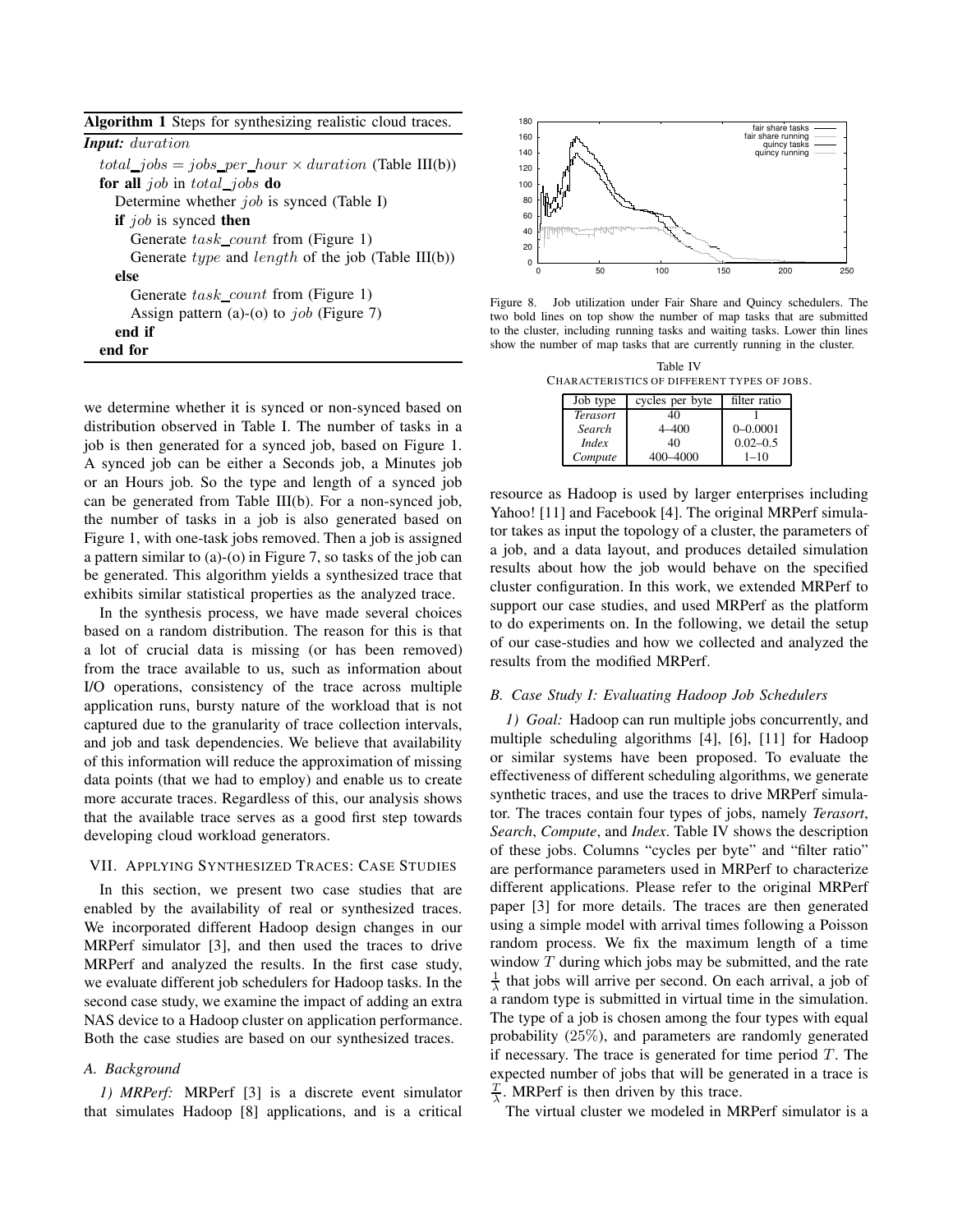Table V LOCALITY OF ALL TASKS UNDER FAIR SHARE AND QUINCY.

| Locality    | Fair Share | Juincv |
|-------------|------------|--------|
| Data-local  | 67         |        |
| Rack-local  | 131        |        |
| Rack-remote |            |        |

Table VI LOCALITY OF ALL TASKS IN DIFFERENT TRACES.

| Locality    | <b>Terasort</b> |        | Compute    |               |
|-------------|-----------------|--------|------------|---------------|
|             | Fair Share      | Ouincy | Fair Share | <b>Duincy</b> |
| Data-local  | 440             | 652    | 258        | 361           |
| Rack-local  | 198             |        | 96         |               |
| Rack-remote |                 |        |            |               |

24-node cluster organized in two racks. The two racks are connected over a 8 Gbps interconnection, and the network bandwidth within a rack is 1 Gbps. We choose rate  $(\frac{1}{\lambda})$  as 1 (job per second) so that all jobs are submitted towards the beginning of a trace, and the cluster quickly becomes fully utilized and will remain so until most jobs are finished.

*2) MRPerf Modification:* We implemented the naive Fair Share scheduler [4] in MRPerf simulator. The delay scheduling in the Fair Share scheduler is not implemented because the length of the traces is too short to reflect the advantage of delays. We also implemented the Quincy [6] scheduler, and ported it to Hadoop. We only studied the non-preemptive Quincy scheduler since the Fair Share scheduler does not support preemption. Since Quincy achieves overall optimal locality, but naive Fair Share without delay scheduling does not, Quincy is expected to perform better than Fair Share.

*3) Evaluation:* We generate a trace with 28 jobs, and run the trace under Fair Share and Quincy. Table V shows the locality of tasks under both schedulers. We denote the node that a task runs on as the worker, and the node with data as the host. Data-local means that the worker and host are the same node. Rack-local means the worker and host are not the same nodes, but they are in the same rack. Rack-remote means the worker and host are in different racks. Quincy achieves perfect locality, much better than Fair Share. Figure 8 shows the overall utilization of the cluster under Fair Share and Quincy. Bold lines on top show the number of map tasks that are submitted to the cluster, including running tasks and waiting tasks. Lower thin lines show the number of map tasks that are currently running in the cluster. Solid lines show total tasks and running tasks for Fair Share, dashed lines show total tasks and running tasks for Quincy. This figure confirms the advantage of Quincy over Fair Share. Although driven by the same trace, Quincy achieves better data locality and finishes tasks faster, so Quincy finishes earlier overall.

Furthermore, we also use the same framework to study the impact of data locality on different types of jobs. Instead of a trace with mixed types of jobs, we generated four traces, each of which consists of only one type of job. Figure 9 and Figure 10 show results for traces of *Terasort* and *Compute* jobs, respectively. Results from *Search* and *Index* are omitted



Figure 9. Job utilization of *Terasort* trace under Fair Share and Quincy.



Figure 10. Job utilization of *Compute* trace under Fair Share and Quincy.

since they are similar to *Terasort*. Since *Compute* jobs involve heavy computation, the overall completion times are not significantly different under Fair Share and Quincy. A much larger difference can be observed for *Terasort* jobs. Table VI shows locality under both schedulers. Similar locality is achieved for both traces. Therefore, we conclude that *Compute* jobs are less affected by locality.

# *C. Case Study II: Evaluating the Role of NAS on Hadoop Cluster Performance*

*1) Goal:* In this case study, we focus on the performance impact of a Network-Attached Storage (NAS) device added to a Hadoop cluster on application performance. We assume that the device is used for storing the input/output data of Hadoop jobs, which usually sit on the Hadoop Distributed File System (HDFS) and are distributed across all nodes. Replacing or augmenting HDFS with NAS could provide many benefits in practice, including ease of management, reliability, reduced cost, backward compatibility, etc. The trade-off between NAS versus HDFS is out of scope of this paper. Rather, we focus on the performance impact of adding an extra NAS device in a Hadoop cluster. Figure 11 shows a common Hadoop cluster, and Figure 12 shows a Hadoop cluster with NAS. In the following discussion, we will use the word "*Local*" to refer to a common Hadoop cluster, and the word "*NAS*" to refer to Hadoop cluster with NAS device. *Local* and *NAS* refer to where the data is stored.

Since reading from and writing to NAS are always rackremote, and the NAS device is shared by all nodes, the I/O performance of *NAS* will not be optimal for data-intensive applications. Our aim is to investigate how the performance of *NAS* is related to the number of racks serviced by a NAS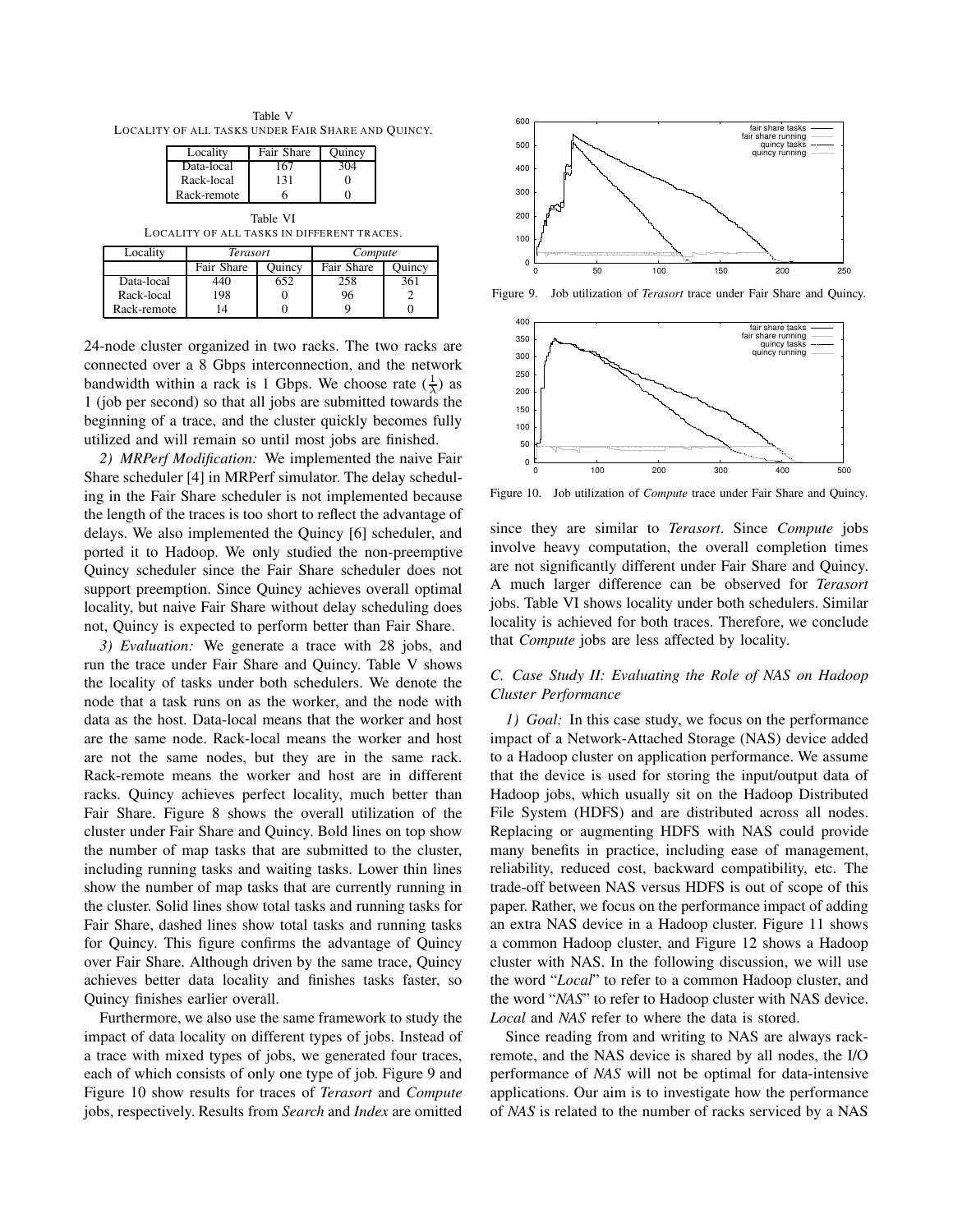



Figure 11. Architecture of a typial Hadoop cluster.

Figure 12. Architecture of a Hadoop cluster with a NAS device.

Table VII SLOW DOWN FACTOR OF *NAS* VERSUS *Local* IN DIFFERENT CONFIGURATIONS.

| Scenario                  | <b>Terasort</b> | Search | Compute | <i>Index</i> |
|---------------------------|-----------------|--------|---------|--------------|
| $2$ -rack 15-job          | 1.73            | 1.57   | 1.21    | 1.31         |
| $2$ -rack $30$ -job       | 1.69            | 1.52   | 1.05    | 1.68         |
| $4$ -rack 15-job          | 1.69            | 2.11   | 1.31    | 1.87         |
| Faster NAS                | 1.34            | 1.11   | 1.04    | 1.02         |
| Lost Locality $(60\%)$    | 1.07            | 1.47   | 0.92    | 1.37         |
| <b>Increased Replicas</b> | 1.25            | 1.63   | 0.83    | 1.37         |

device, and to the overall workload. Moreover, for certain types of compute-intensive applications, *NAS* may be good enough to match or surpass the performance of *Local*. In our experiments, different types of applications and the impact of NAS on their performance will be examined and compared.

*2) MRPerf Implementation to Enable Integration of NAS with Hadoop:* We implemented a new kind of device in MRPerf, the NAS device, to enable this case study. The NAS device is modeled as a storage device with a certain capacity, and performance parameters including read and write I/O bandwidth. To simulate applications in a Hadoop cluster with a NAS device, input data must be placed on the NAS device instead of on local disks of nodes. Schedulers considering locality must be aware that reading data from the NAS device is always rack-remote. Moreover, output data must be written to NAS, not local disks on the node where a reduce task is run. Note that intermediate map and reduce task data is still stored on local disks.

*3) Evaluation:* The base configuration that we have employed for our experiments in this section is a 2-rack topology with 15 jobs (2-rack 15-job). The topology is similar to the topology used in Case Study I. An extra NAS device is added and connected to the core network via a 2 Gbps link. We also looked at other configurations including 2 racks with 30 jobs (2-rack 30-job) and 4 racks with 15 jobs (4-rack 15-job). In each configuration, we generate four traces, each of which contains only one type of job. Then we drive the simulator with the four traces, and observe the difference in results. The results show which types of applications are more friendly to *NAS*, and which types of applications suffer severe performance degradation with *NAS*. We employ Fair Share as the scheduler for both *Local* and *NAS* for a fair comparison.

The results are presented in Table VII. In the base case (2-

rack 15-job), all workloads suffer when using *NAS* compared to *Local*. Among all workloads, *Compute* achieves the lowest slowdown factor, because the input and output data are much larger than the other cases. Next we tried to decrease the average load on the storage by increasing the number of racks to 4. In the 4-rack 15-job configuration , however, we see that all workloads suffer greater slowdown than the base case. This occurs because the nodes read from and write to local disks in *Local*, and the load on local disks is smaller. In contrast, load on the NAS device is not changed since number of jobs remains the same. Results of the 2-rack 30 job configuration shows the opposite approach, increasing average load on every node. *Compute* trace achieves lower slowdown, while *Index* slowdown is higher, and *Terasort* and *Search* remain the same. As we checked the simulation results in detail, we found that *Compute* in *Local* is stretched by a single long job. If the trace were without the job, *Compute* in *Local* would finish earlier, and *NAS* slowdown factor would be higher. Therefore, we conclude that *NAS* slowdown is related to the number of racks, not to the number of jobs. The more racks one NAS device supports, the higher slowdown factor will become.

*4) Extreme Cases Where* NAS *Would be Preferable:* To demonstrate that *NAS* may be beneficial in at least some cases, we come up with several extreme situations where *NAS* could get better results over *Local*. Although these situations are less likely to occur in real world, they do help in understanding the trade-offs to consider when employing *NAS* versus *Local* in Hadoop clusters.

*Faster NAS Device:* A straight-forward way to boost *NAS* performance is to increase the performance of the NAS device. The default NAS I/O bandwidth is 1000 MB/s for read and 300 MB/s for write, and it is connected via a 2 Gbps link. We increased the I/O bandwidth of the NAS device to 3000 MB/s for read and 1000 MB/s for write. We also increased the bandwidth of the link connecting it to the router to 8 Gbps. As a result, the NAS device is turned into a roughly 3x-4x faster device. The performance of such *NAS* configuration will be better than the original *NAS*, if not better than *Local*.

Comparing to the base case (2-rack 15-job) , we can see that each type of application has a lower slowdown factor. *NAS* performance of the *Compute* and *Index* applications almost match *Local*'s performance. *Search* also achieves a lower slowdown factor. *Terasort* seems to be the application that faster NAS does not help. Just by increasing the performance of the NAS device, the performance of some applications could catch up with the performance in *Local*, but our tentative results show that *NAS* may never surpass *Local* even if the NAS device is very fast.

*Lost Locality:* Another situation we examined is Lost Locality in *Local*. Since *Local* can achieve good locality and hence good performance, we are interested in how *Local* would perform if part of the locality is lost. We